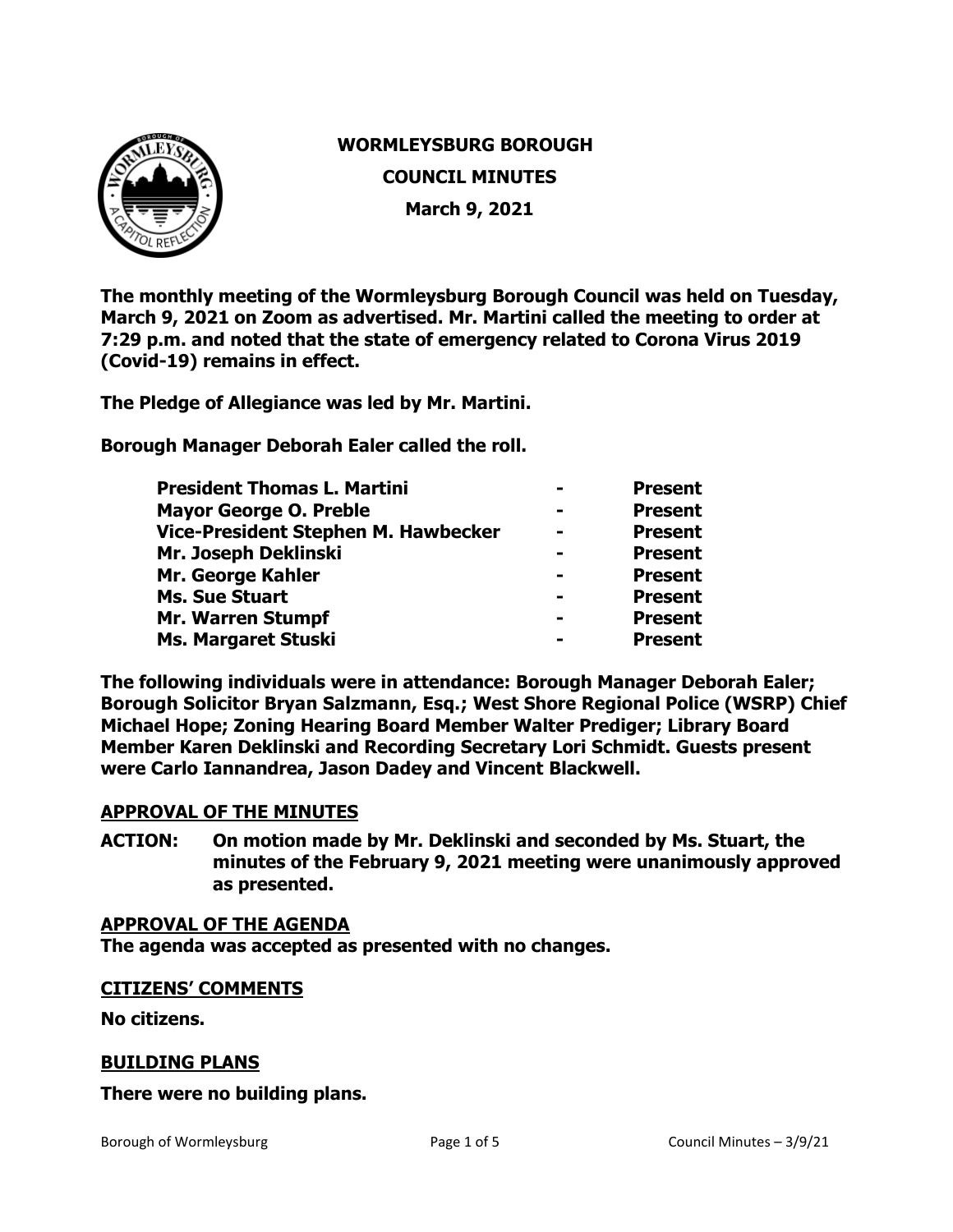# **PUBLIC HEARINGS**

**There were no public hearings.**

### **REPORTS FROM APPOINTED BOROUGH OFFICERS**

#### **Borough Manager/Secretary**

**Council accepted the Borough Manager's monthly report, which was emailed, with no questions.**

#### **Borough Treasurer**

**Treasurer Ealer presented the monthly report with the relevant check registers. There were no questions.** 

**ACTION: On motion made Mr. Deklinski and seconded by Ms. Stuski, the February Treasurer's report was approved unanimously as presented and Council directed that it be sent to the file for audit.** 

### **Borough Solicitor**

**Solicitor Salzmann reported the Snow Emergency Ordinance draft amendment declaring a snow emergency 12-18 hours in advance when 6" or more of ice and/or snow is predicted by National Oceanic and Atmospheric Administration (NOAA) and to add both sides of South Second Street has been prepared.**

**ACTION: On motion made by Mr. Deklinski and seconded by Ms. Stuart, Council unanimously approved the Snow Emergency Ordinance draft and Council directed that it be advertised for public input.**

### **Borough Engineer**

**The Borough Engineer's report was provided electronically.** 

**Manager Ealer reported Columbia Excavating, LLC, the low bidder for the Redding Park CDBG Project, has agreed to extend their low bid should Council want to award it after April's Council meeting pending the County's determination of additional grant funds to cover the gap in funding in the amount of \$32,781.40.** 

**ACTION: On motion made by Ms. Stuart and seconded by Ms. Stuski, the Council unanimously agreed to defer awarding the Redding Park CDBG Project bid pending the decision regarding additional funding.**

### **COUNCIL PRESIDENT'S REPORT**

**Mr. Martini noted that warmer weather is upon us and that Spring is on its way.** 

### **COUNCIL VICE-PRESIDENT'S REPORT**

**ACTION: On motion made by Mr. Hawbecker and seconded by Ms. Stuski, Council unanimously approved the distribution of funds as follows**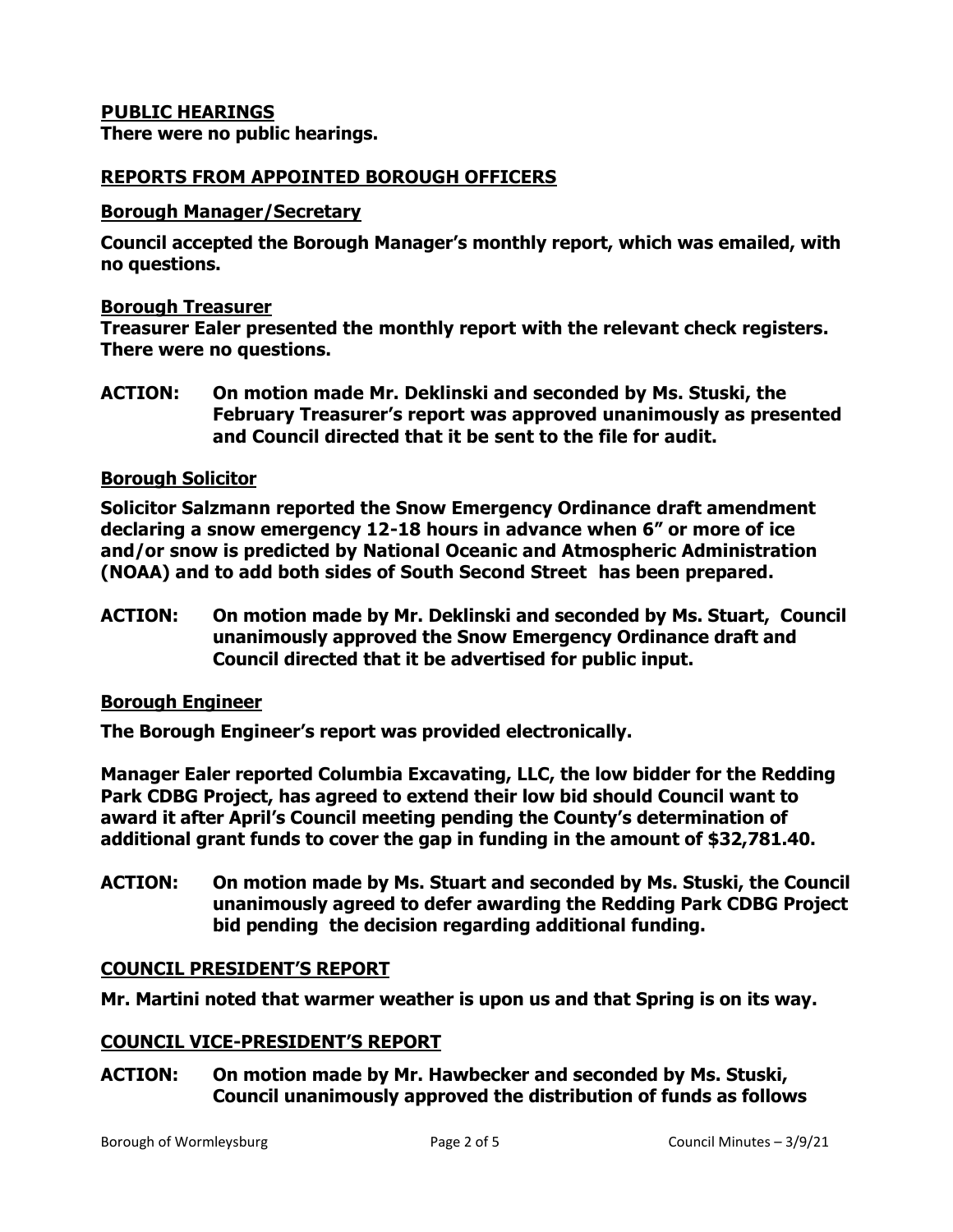**(as evidenced by the check registers dated from 2/09/21 to 3/09/21).**

| <b>Accounts</b>      | <b>Number of Checks</b> | <b>Distribution Summary</b> |             |
|----------------------|-------------------------|-----------------------------|-------------|
| <b>General Fund</b>  | 48                      |                             | 259,791.47  |
| <b>Fire Tax Fund</b> | 2                       | S                           | 965.52      |
| <b>Sewer Fund</b>    | 33                      |                             | 22,951.41   |
| <b>Total</b>         |                         |                             | 283,708.40* |

**\*The distribution summary total may include inter-fund transfers in keeping with accounting requirements.**

# **MAYOR'S REPORT**

**The Mayor provided his monthly report, which was accepted without questions.** 

**Ms. Stuski thanked Officer Max and Office Chris Conroy for attending the Central Penn College Film Festival, which was a fundraiser for the police dog.** 

### **COMMITTEE REPORTS**

**Administrative Committee** 

**No report.**

# **Parks, Public Lands and Recreation Committee, CapCOG**

**Ms. Stuski reported that she is finalizing the comprehensive parks and recreation program plan to apply for the DCNR grant due in April.**

**Ms. Stuski reported the Capital Region Council of Governments (CapCOG) Public Safety Committee held a meeting and is in process of reworking the SAFER Grant to be submitted at a later date.**

# **Planning Commission and Streets, Sanitary/Highway Committee**

**Mr. Deklinski reported that the bids (due February 25, 2021) for street repairs in Pennsboro Manor and inlet repairs included an option to repave the Borough Hall parking lot have been received. Mr. Deklinski recommends that option 1 – repaving the Borough Hall parking lot be removed from the bid for consideration at a subsequent date and that Council accept the low bid of \$75,055 from Farhat Excavating, LLC, for the other work specified.**

### **ACTION: On motion made by Mr. Deklinski and seconded by Mr. Kahler, Council unanimously approved to remove Option 1 – Repaving the Borough Hall Parking Lot from the bid package and to award the Street Repair**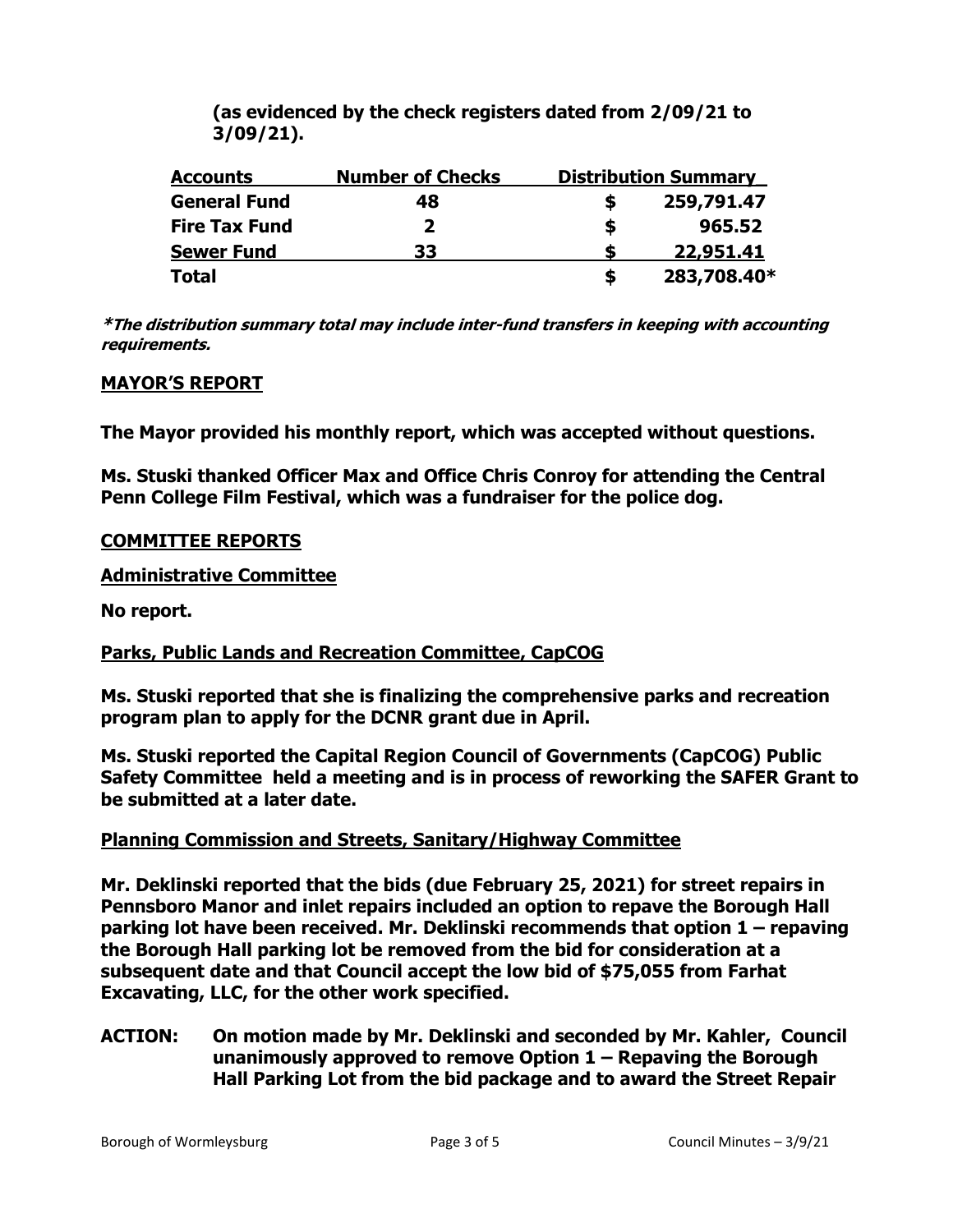**Project to Farhat Excavating, LLC in accordance with the bid specifications.**

**Mr. Deklinski presented the option to hold a "virtual" River Day due to ongoing COVID-19 concerns. After discussing the challenges associated with holding and generating attendance for virtual events, Council agreed to postpone River Day until it can be held live in 2022.**

**Mr. Deklinski reported that West Shore Bureau of Fire (WSBF) requested the use Knisley Hall's kitchen to prepare food for their annual Fish Fry Fundraiser on Good Friday, April 2, 2021. Mr. Deklinski noted that due to COVID-19, the fundraiser will be organized as a drive-thru event for food pickup.** 

**ACTION: On motion made by Ms. Stuart, and seconded by Mr. Deklinski, Council unanimously approved the use of Knisley Hall kitchen by WSBF for the Fish Fry Fundraiser.** 

**Mr. Deklinski indicated that planning continues to re-line parking spaces along North and South Front Streets this spring/summer. Mr. Deklinski recommended that placement and location of existing parking places be evaluated for compliance with clear sight triangle allowances, especially along the 400 and 500 blocks on North Front Street Council approved by consensus and will review the final plan before line painting begins.**

# **Service/Property Committee**

**No report.**

# **Codes Enforcement, Zoning, Sidewalks and Shade Trees Committee**

**Manager Ealer noted that a meeting is scheduled on Thursday, March 11, 2021 with Mr. Kostecky regarding the demolition of the property located at 224 North Front Street.**

**Ms. Stuart recommended generating a print newsletter to be sent to residents by mail updating them on changes and events ongoing within the Borough. Council agreed by consensus.** 

# **Public Safety Committee**

**No report.**

**Mr. Deklinski noted that firefighters received their first round of the COVID-19 vaccinations. Mr. Deklinski thanked UPMC for their efforts with the vaccination process.** 

# **NEW BUSINESS**

# **Library Representative Karen Deklinski thanked Council for their support and**

Borough of Wormleysburg The Council Minutes – 3/9/21